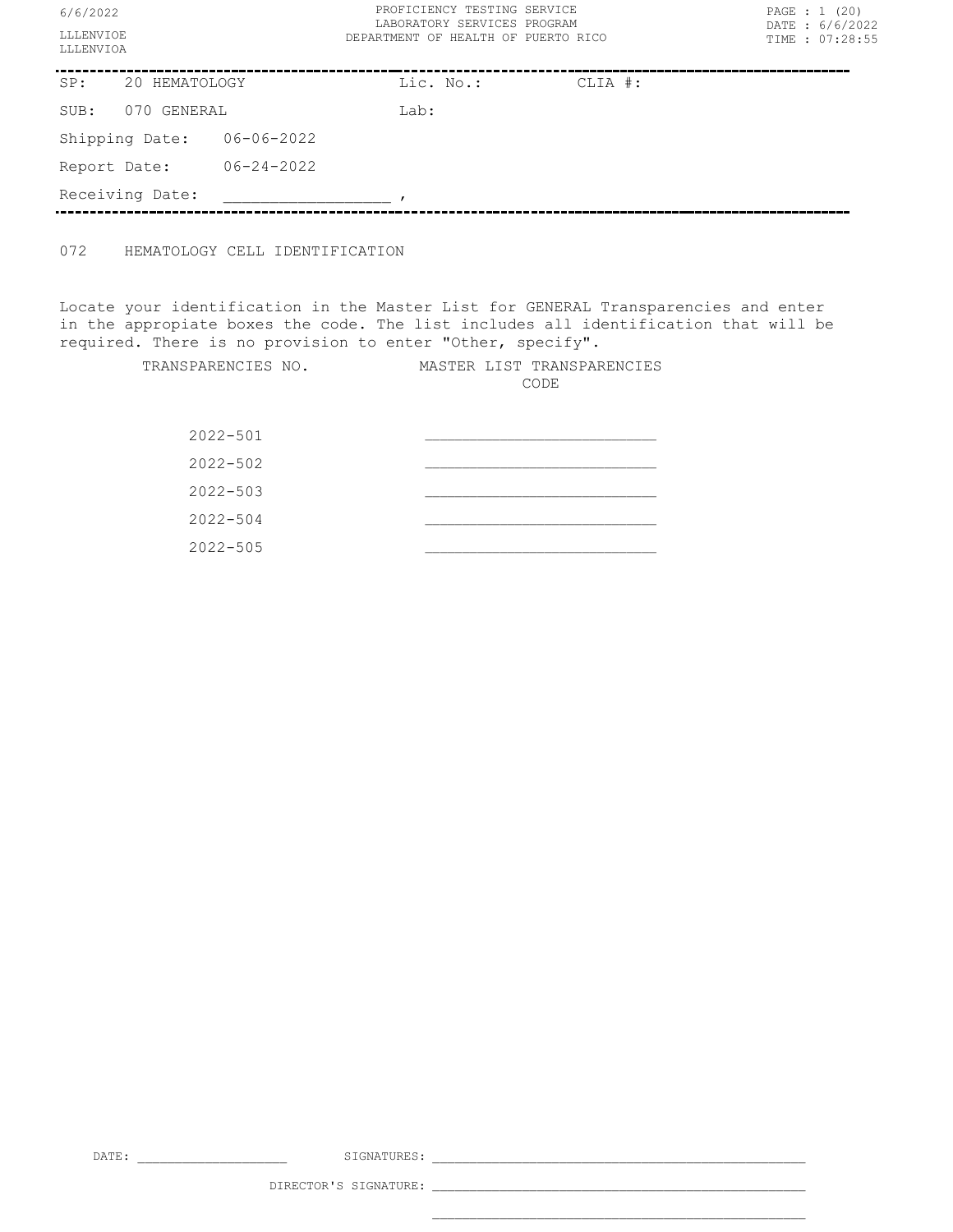| 6/6/2022<br>LLLENVIOE<br>LLLENVIOA |               |                                     | PROFICIENCY TESTING SERVICE<br>LABORATORY SERVICES PROGRAM<br>DEPARTMENT OF HEALTH OF PUERTO RICO |  |                                              |  |  | PAGE : 2 (20)<br>DATE : 6/6/2022<br>TIME : 07:28:55 |
|------------------------------------|---------------|-------------------------------------|---------------------------------------------------------------------------------------------------|--|----------------------------------------------|--|--|-----------------------------------------------------|
|                                    |               | SP: 20 HEMATOLOGY Lic. No.: CLIA #: |                                                                                                   |  |                                              |  |  |                                                     |
|                                    |               | SUB: 070 GENERAL Lab:               |                                                                                                   |  |                                              |  |  |                                                     |
|                                    |               | Shipping Date: 06-06-2022           |                                                                                                   |  |                                              |  |  |                                                     |
|                                    |               | Report Date: 06-24-2022             |                                                                                                   |  |                                              |  |  |                                                     |
|                                    |               |                                     |                                                                                                   |  |                                              |  |  |                                                     |
|                                    | 172 DIFF-AT.5 |                                     |                                                                                                   |  |                                              |  |  |                                                     |
| <b>PRO</b>                         | WBC           | S/I                                 |                                                                                                   |  | 2022521x 2022522x 2022523x 2022524x 2022525x |  |  |                                                     |
|                                    |               |                                     |                                                                                                   |  |                                              |  |  |                                                     |
|                                    |               |                                     |                                                                                                   |  |                                              |  |  |                                                     |
|                                    |               |                                     |                                                                                                   |  |                                              |  |  |                                                     |
|                                    |               |                                     |                                                                                                   |  |                                              |  |  |                                                     |

\_\_\_\_\_\_\_ \_\_\_\_\_\_\_ \_\_\_\_\_\_\_ \_\_\_\_\_\_\_ \_\_\_\_\_\_\_

\_\_\_\_\_\_ \_\_\_\_\_\_ \_\_\_\_\_\_

DATE: \_\_\_\_\_\_\_\_\_\_\_\_\_\_\_\_\_\_\_\_ SIGNATURES: \_\_\_\_\_\_\_\_\_\_\_\_\_\_\_\_\_\_\_\_\_\_\_\_\_\_\_\_\_\_\_\_\_\_\_\_\_\_\_\_\_\_\_\_\_\_\_\_\_\_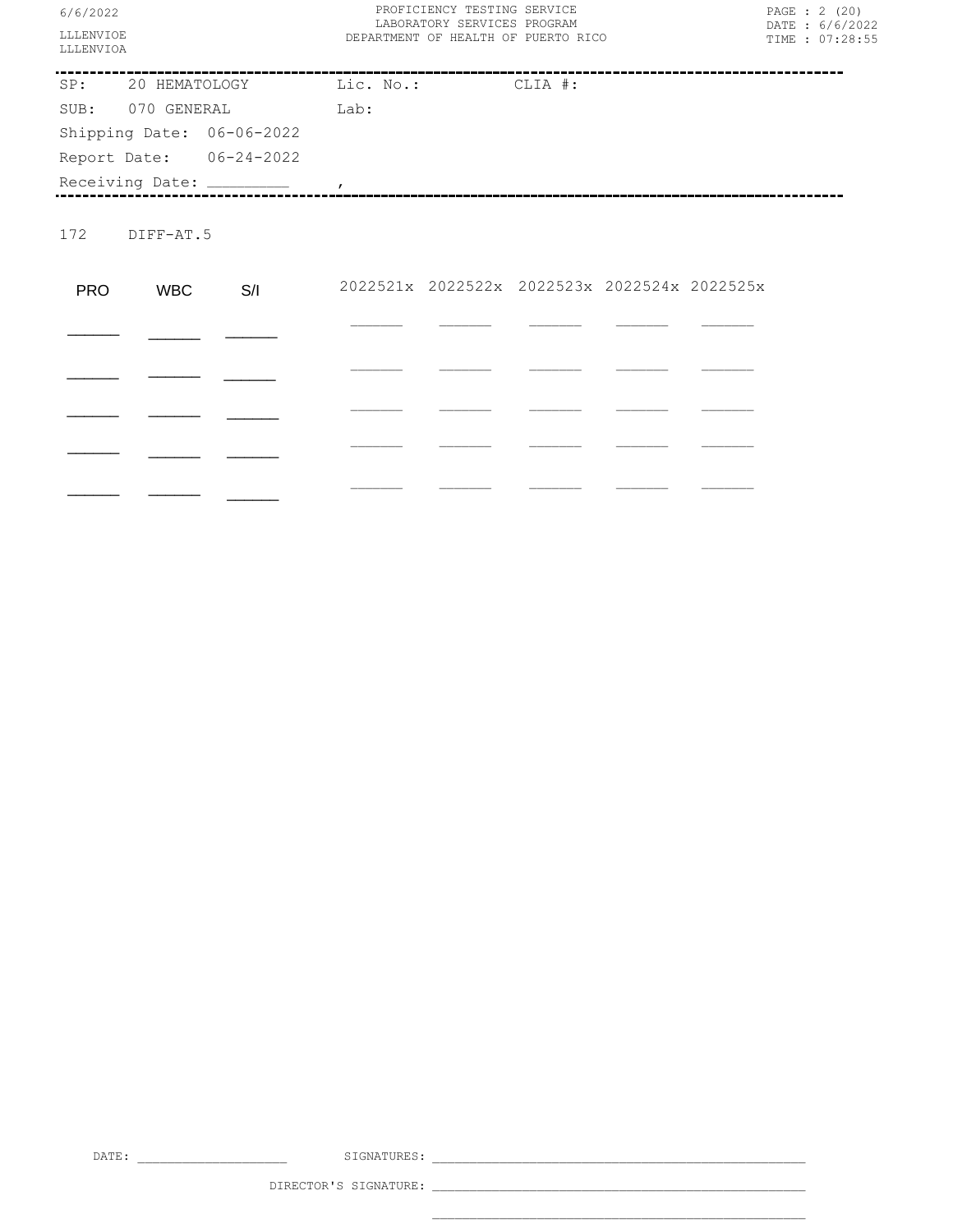| 6/6/2022<br>LLLENVIOE<br>LLLENVIOA |  |                  | PROFICIENCY TESTING SERVICE<br>LABORATORY SERVICES PROGRAM<br>DEPARTMENT OF HEALTH OF PUERTO RICO |           |         |  | PAGE : 3 (20)<br>DATE: 6/6/2022<br>TIME : 07:28:55 |
|------------------------------------|--|------------------|---------------------------------------------------------------------------------------------------|-----------|---------|--|----------------------------------------------------|
| SP:<br>20 HEMATOLOGY               |  |                  |                                                                                                   | Lic. No.: | CLIA #: |  |                                                    |
| GENERAL<br>SUB:<br>070             |  |                  | Lab:                                                                                              |           |         |  |                                                    |
| Shipping Date:                     |  | $06 - 06 - 2022$ |                                                                                                   |           |         |  |                                                    |
| Report Date:                       |  | $06 - 24 - 2022$ |                                                                                                   |           |         |  |                                                    |
| Receiving Date:                    |  |                  |                                                                                                   |           |         |  |                                                    |
|                                    |  |                  |                                                                                                   |           |         |  |                                                    |

472 Non Routine: DIFF. WHITE BLOOD CELL FOR 5 PARAM. INST

| SAMPLE No.   | R E S U L T C O D E |  |
|--------------|---------------------|--|
| $2022 - 526$ |                     |  |
| $2022 - 527$ |                     |  |
| $2022 - 528$ |                     |  |
| $2022 - 529$ |                     |  |
| $2022 - 530$ |                     |  |

DATE: \_\_\_\_\_\_\_\_\_\_\_\_\_\_\_\_\_\_\_\_ SIGNATURES: \_\_\_\_\_\_\_\_\_\_\_\_\_\_\_\_\_\_\_\_\_\_\_\_\_\_\_\_\_\_\_\_\_\_\_\_\_\_\_\_\_\_\_\_\_\_\_\_\_\_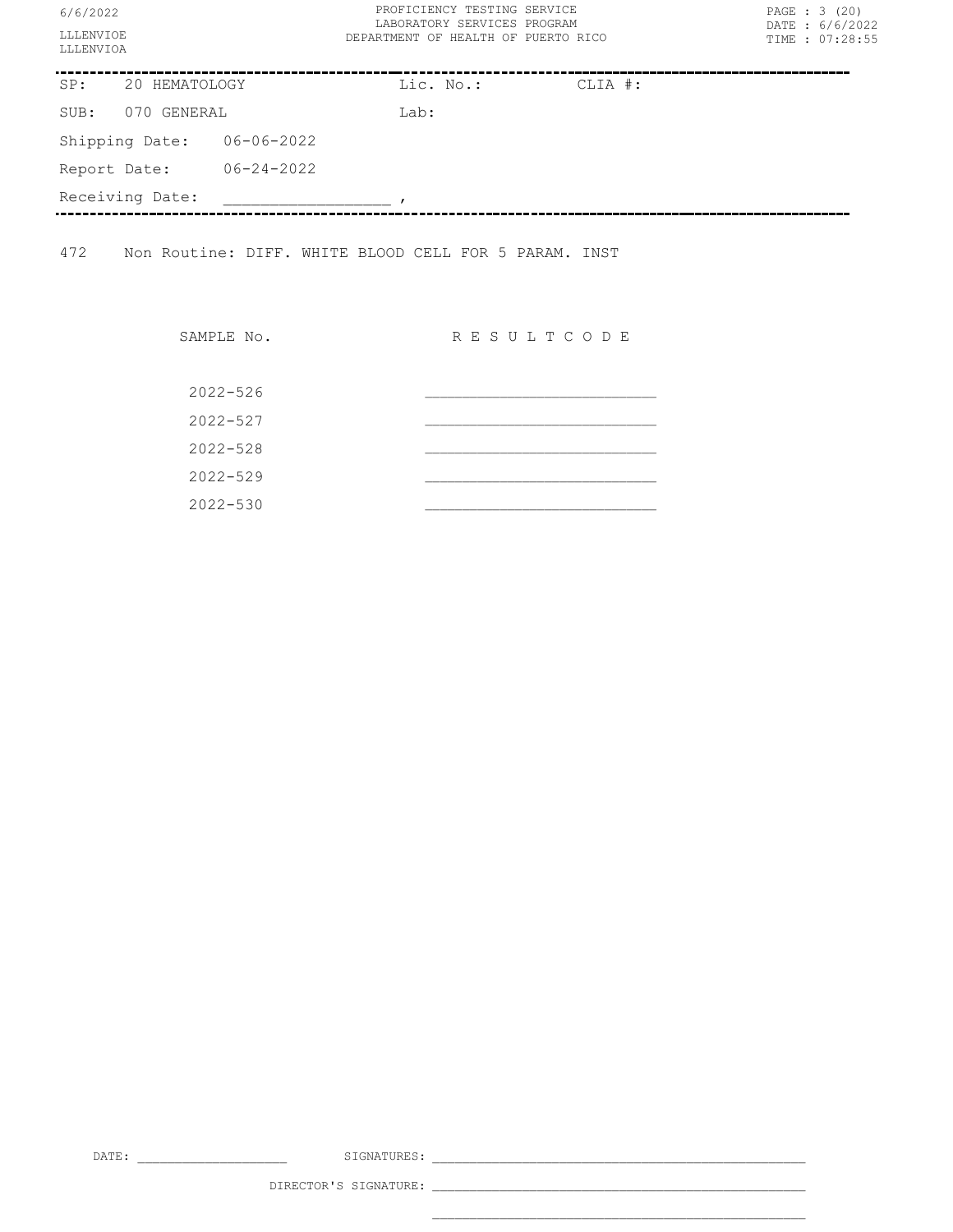| 6/6/2022<br>LLLENVIOE<br>LLLENVIOA | PROFICIENCY TESTING SERVICE<br>LABORATORY SERVICES PROGRAM<br>DEPARTMENT OF HEALTH OF PUERTO RICO | PAGE : 4 (20)<br>DATE: 6/6/2022<br>TIME : 07:28:55 |                      |  |  |
|------------------------------------|---------------------------------------------------------------------------------------------------|----------------------------------------------------|----------------------|--|--|
| SP:                                |                                                                                                   | 20 HEMATOLOGY                                      | Lic. CI<br>$No.:$ #: |  |  |
| SUB:                               |                                                                                                   | 070 GENERAL                                        | Lab:                 |  |  |
| Shipping Date:                     |                                                                                                   | $06 - 06 - 2022$                                   |                      |  |  |
| Report Date:                       |                                                                                                   | $06 - 24 - 2022$                                   |                      |  |  |
| Receiving Date:                    |                                                                                                   |                                                    |                      |  |  |

185 Diff 6 Parameter Instruments Test

| PRO WBC S/I |  |  | 2022521y 2022522y 2022523y 2022524y 2022525y |  |
|-------------|--|--|----------------------------------------------|--|
|             |  |  |                                              |  |
|             |  |  |                                              |  |
|             |  |  |                                              |  |
|             |  |  |                                              |  |
|             |  |  |                                              |  |
|             |  |  |                                              |  |

DATE: \_\_\_\_\_\_\_\_\_\_\_\_\_\_\_\_\_\_\_\_ SIGNATURES: \_\_\_\_\_\_\_\_\_\_\_\_\_\_\_\_\_\_\_\_\_\_\_\_\_\_\_\_\_\_\_\_\_\_\_\_\_\_\_\_\_\_\_\_\_\_\_\_\_\_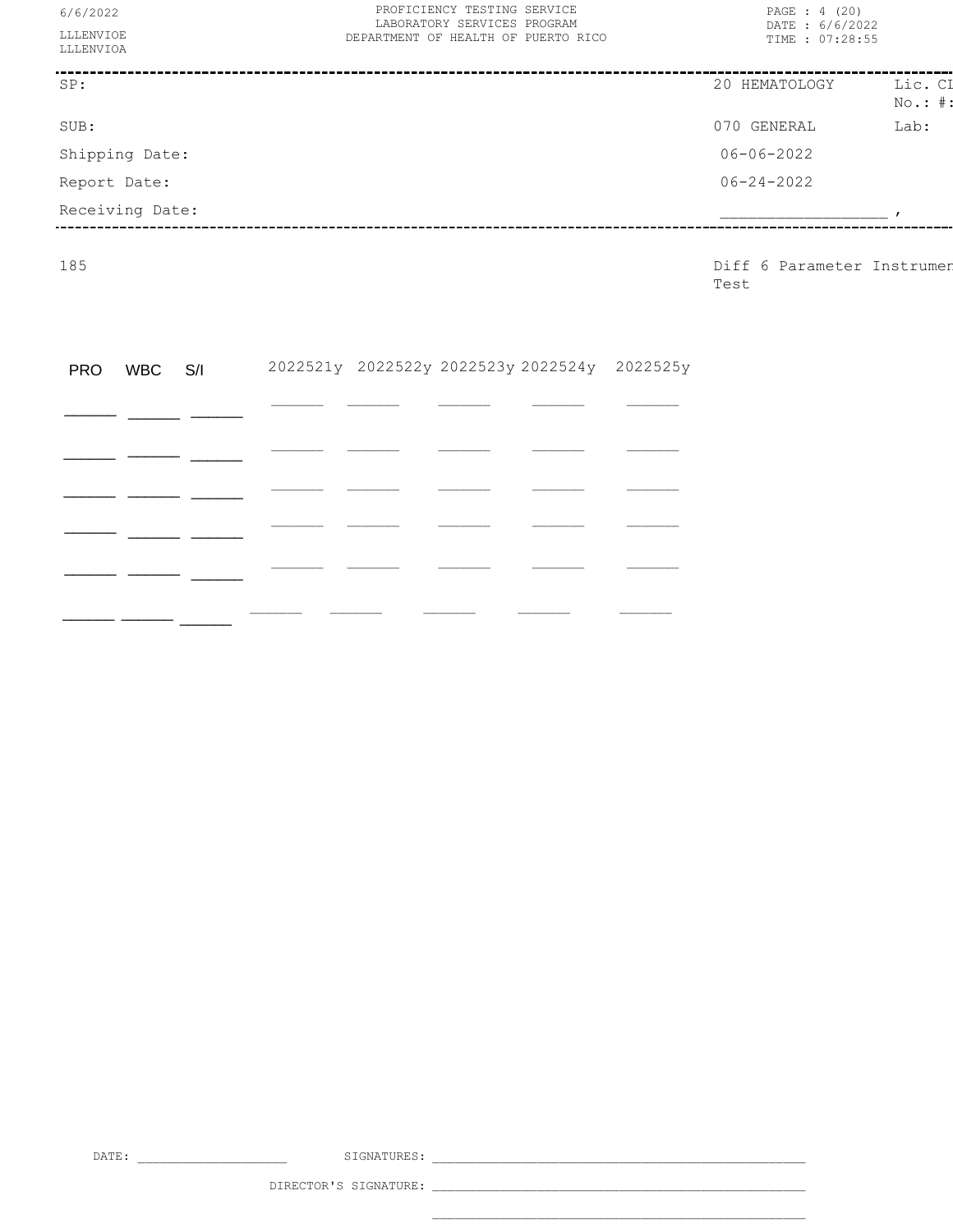| 6/6/2022<br>LLLENVIOE<br>LLLENVIOA |               | PROFICIENCY TESTING SERVICE<br>LABORATORY SERVICES PROGRAM<br>DEPARTMENT OF HEALTH OF PUERTO RICO | PAGE : 5 (20)<br>DATE: 6/6/2022<br>TIME : 07:28:55 |              |
|------------------------------------|---------------|---------------------------------------------------------------------------------------------------|----------------------------------------------------|--------------|
| SP:                                | 20 HEMATOLOGY |                                                                                                   | No.:                                               | Lic. CLIA #: |
| SUB:                               | 070 GENERAL   |                                                                                                   | Lab:                                               |              |
| Shipping Date:                     |               | $06 - 06 - 2022$                                                                                  |                                                    |              |
| Report Date:                       |               | $06 - 24 - 2022$                                                                                  |                                                    |              |
| Receiving Date:                    |               |                                                                                                   |                                                    |              |
| 186                                |               | DIFF 3 PARAMETER INSTRUMENT TEST                                                                  |                                                    |              |
| <b>WBC</b><br><b>PRO</b>           | S/I           | 2022521z 2022522z 2022523z 2022524z 2022525z                                                      |                                                    |              |
|                                    |               |                                                                                                   |                                                    |              |
|                                    |               |                                                                                                   |                                                    |              |
|                                    |               |                                                                                                   |                                                    |              |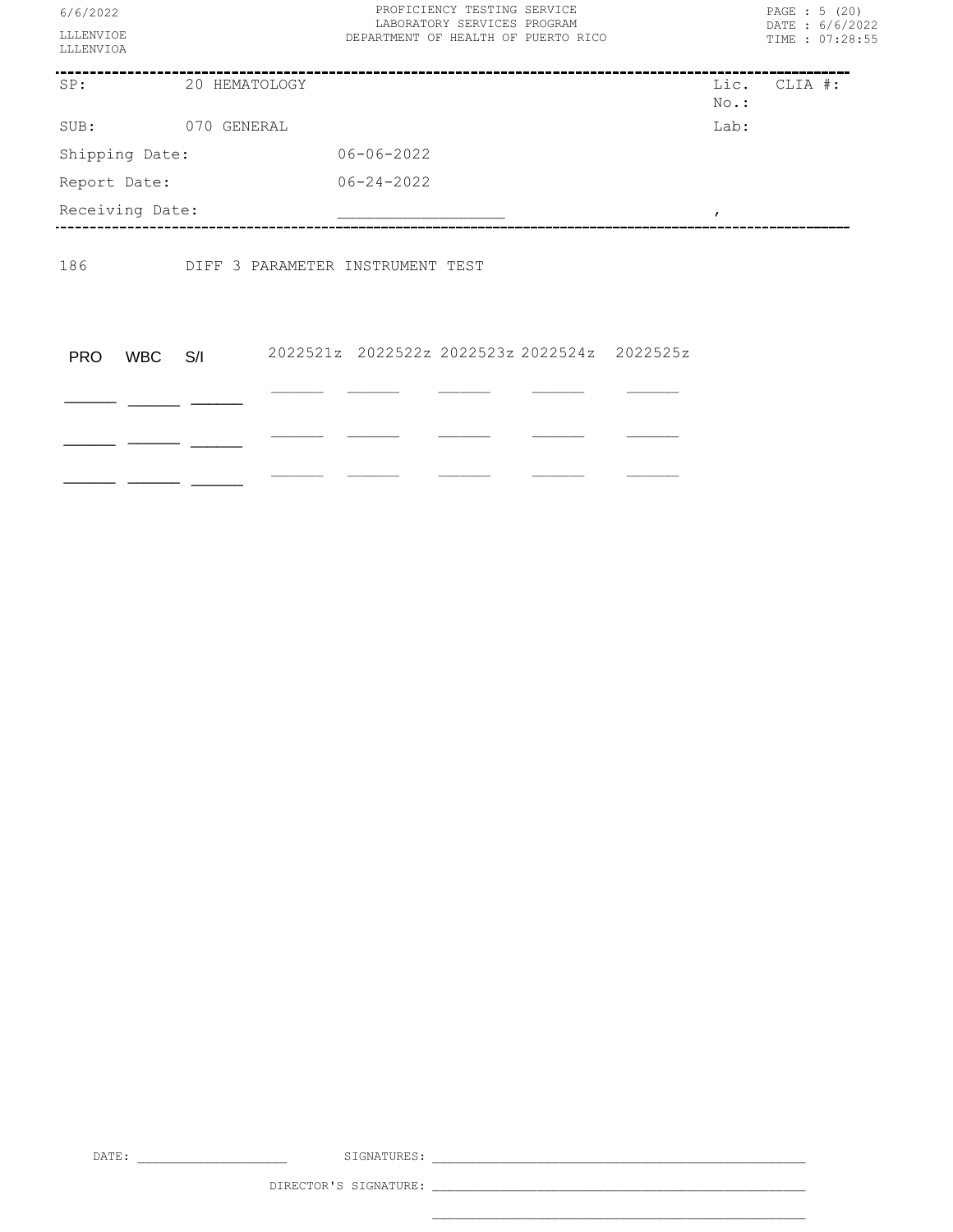| 6/6/2022<br>LLLENVIOE<br>LLLENVIOA |                |                  | PROFICIENCY TESTING SERVICE<br>LABORATORY SERVICES PROGRAM<br>DEPARTMENT OF HEALTH OF PUERTO RICO |           | PAGE : 6 (20)<br>DATE: 6/6/2022<br>TIME : 07:28:55 |
|------------------------------------|----------------|------------------|---------------------------------------------------------------------------------------------------|-----------|----------------------------------------------------|
| SP:                                | 20 HEMATOLOGY  |                  | Lic. No.:                                                                                         | $CLIA$ #: |                                                    |
| 070 GENERAL<br>SUB:                |                |                  | Lab:                                                                                              |           |                                                    |
|                                    | Shipping Date: | 06-06-2022       |                                                                                                   |           |                                                    |
| Report Date:                       |                | $06 - 24 - 2022$ |                                                                                                   |           |                                                    |
| Receiving Date:                    |                |                  |                                                                                                   |           |                                                    |
|                                    |                |                  |                                                                                                   |           |                                                    |

546 NR DIFF 3 PARAMETER INSTRUMENT

SAMPLE No. RESULTCODE

| 2022-526     | ိင            |
|--------------|---------------|
| 2022-527     | ိင            |
| $2022 - 528$ | $\frac{6}{5}$ |
| 2022-529     | $\frac{6}{5}$ |
| 2022-530     | &             |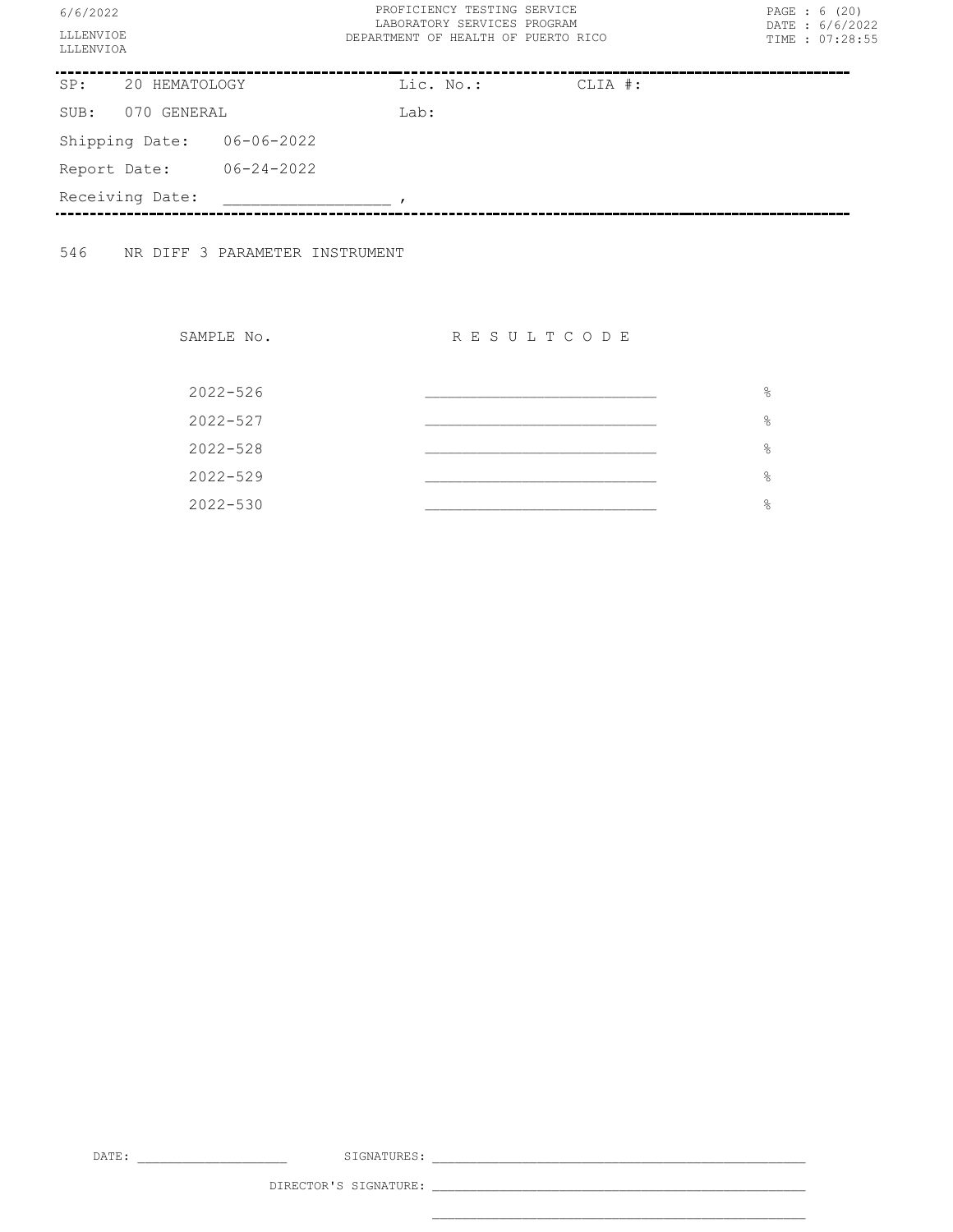| 6/6/2022                            |                                                   | PROFICIENCY TESTING SERVICE<br>LABORATORY SERVICES PROGRAM |  |     |  |  |            | PAGE : 7 (20)<br>DATE: 6/6/2022 |
|-------------------------------------|---------------------------------------------------|------------------------------------------------------------|--|-----|--|--|------------|---------------------------------|
| <b>LLLENVIOE</b><br>LLLENVIOA       |                                                   | DEPARTMENT OF HEALTH OF PUERTO RICO                        |  |     |  |  |            | TIME : 07:28:55                 |
| SP: 20 HEMATOLOGY Lic. No.: CLIA #: |                                                   |                                                            |  |     |  |  |            |                                 |
| SUB: 070 GENERAL                    |                                                   | Lab:                                                       |  |     |  |  |            |                                 |
| Shipping Date: 06-06-2022           |                                                   |                                                            |  |     |  |  |            |                                 |
| Report Date: 06-24-2022             |                                                   |                                                            |  |     |  |  |            |                                 |
|                                     |                                                   |                                                            |  |     |  |  |            |                                 |
|                                     |                                                   |                                                            |  |     |  |  |            |                                 |
|                                     |                                                   |                                                            |  |     |  |  |            |                                 |
| TEST                                | PRO M/S 2022-521 2022-522 2022- 2022-524 2022-525 |                                                            |  | 523 |  |  |            |                                 |
| 549 RBC                             |                                                   |                                                            |  |     |  |  | MILLION/UL |                                 |
| 550 HCT                             |                                                   |                                                            |  |     |  |  |            |                                 |
| 551 HEMOGLOBIN                      |                                                   |                                                            |  |     |  |  | G/DL       |                                 |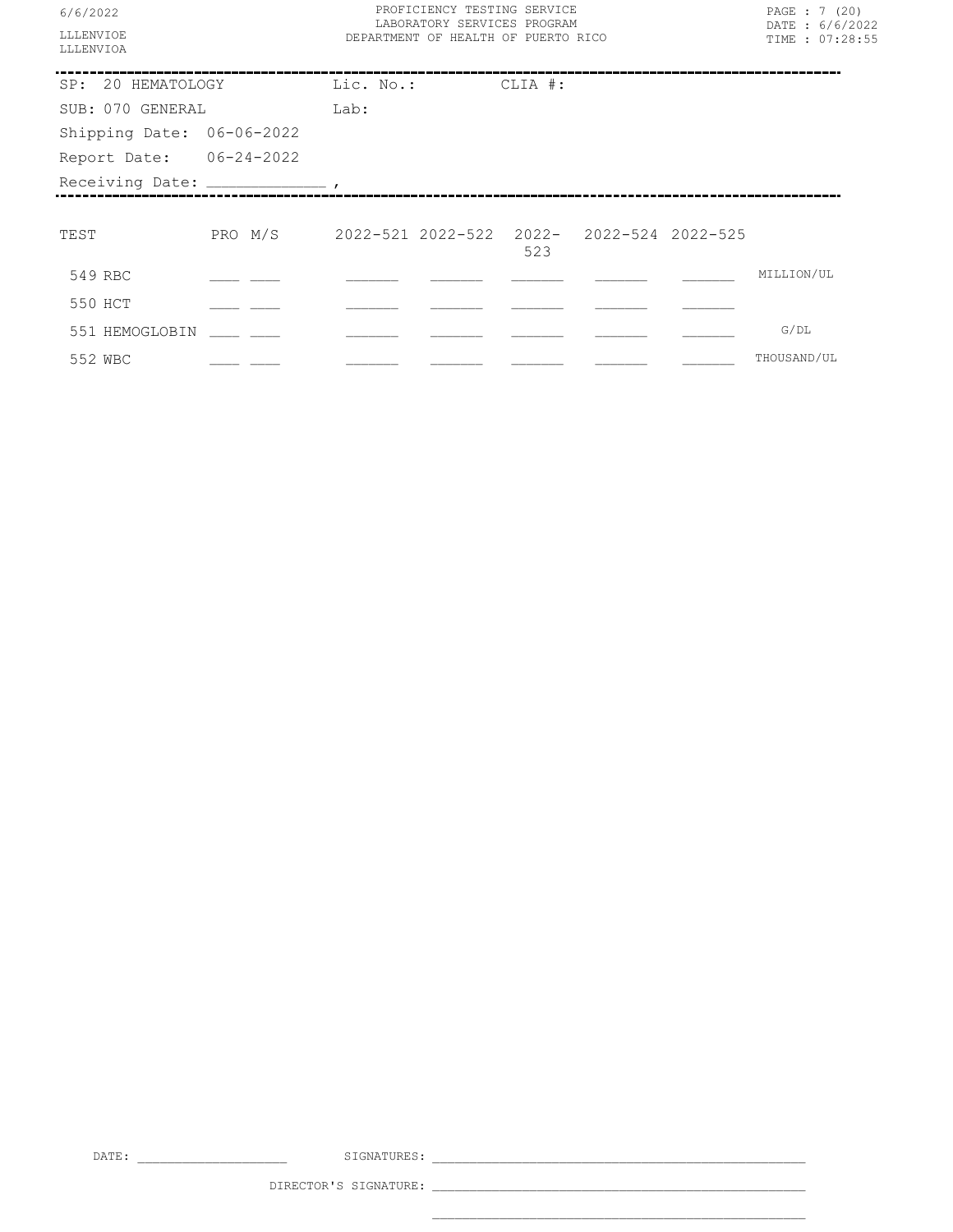| 6/6/2022<br>LLLENVIOE<br>LLLENVIOA | PROFICIENCY TESTING SERVICE<br>LABORATORY SERVICES PROGRAM<br>DEPARTMENT OF HEALTH OF PUERTO RICO |           |  |         |  | PAGE : 8 (20)<br>DATE: 6/6/2022<br>TIME : 07:28:55 |             |  |
|------------------------------------|---------------------------------------------------------------------------------------------------|-----------|--|---------|--|----------------------------------------------------|-------------|--|
|                                    |                                                                                                   |           |  |         |  |                                                    |             |  |
| SP: 20 HEMATOLOGY                  |                                                                                                   | Lic. No.: |  | CLIA #: |  |                                                    |             |  |
| SUB: 070 GENERAL                   |                                                                                                   | Lab:      |  |         |  |                                                    |             |  |
| Shipping Date: 06-06-2022          |                                                                                                   |           |  |         |  |                                                    |             |  |
| Report Date: 06-24-2022            |                                                                                                   |           |  |         |  |                                                    |             |  |
| Receiving<br>Date:                 |                                                                                                   |           |  |         |  |                                                    |             |  |
|                                    |                                                                                                   |           |  |         |  |                                                    |             |  |
| TEST                               | PRO M/S 2022-521 2022-522 2022- 2022-524 2022-525                                                 |           |  | 523     |  |                                                    |             |  |
| 553 PLATELET                       |                                                                                                   |           |  |         |  |                                                    | THOUSAND/UL |  |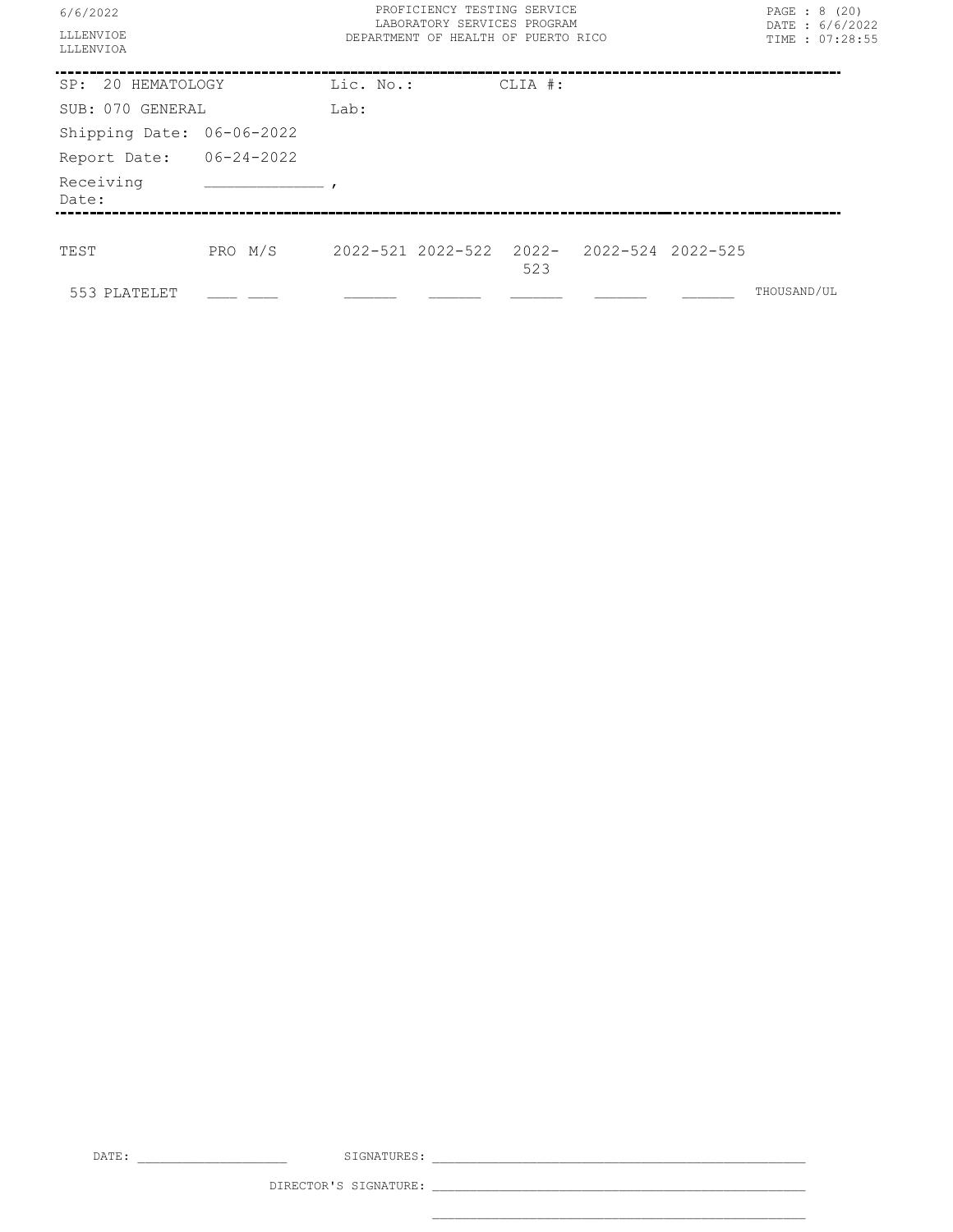| 6/6/2022<br>LLLENVIOE<br>LLLENVIOA    |     | PROFICIENCY TESTING SERVICE<br>LABORATORY SERVICES PROGRAM<br>DEPARTMENT OF HEALTH OF PUERTO RICO |                                              |         |  | PAGE : 9 (20)<br>DATE: 6/6/2022<br>TIME : 07:28:55 |  |
|---------------------------------------|-----|---------------------------------------------------------------------------------------------------|----------------------------------------------|---------|--|----------------------------------------------------|--|
| SP: 20 HEMATOLOGY                     |     | Lic. No.:                                                                                         |                                              | CLIA #: |  |                                                    |  |
| SUB: 070 GENERAL                      |     | Lab:                                                                                              |                                              |         |  |                                                    |  |
| Shipping Date: 06-06-2022             |     |                                                                                                   |                                              |         |  |                                                    |  |
| Report Date: 06-24-2022               |     |                                                                                                   |                                              |         |  |                                                    |  |
| Receiving Date: _____________________ |     |                                                                                                   |                                              |         |  |                                                    |  |
|                                       |     |                                                                                                   |                                              |         |  |                                                    |  |
| TEST                                  | M/S |                                                                                                   | 2022-531 2022-532 2022-533 2022-534 2022-535 |         |  |                                                    |  |
| $149$ RETICULOC. $\_\_$               |     |                                                                                                   |                                              |         |  | 웅                                                  |  |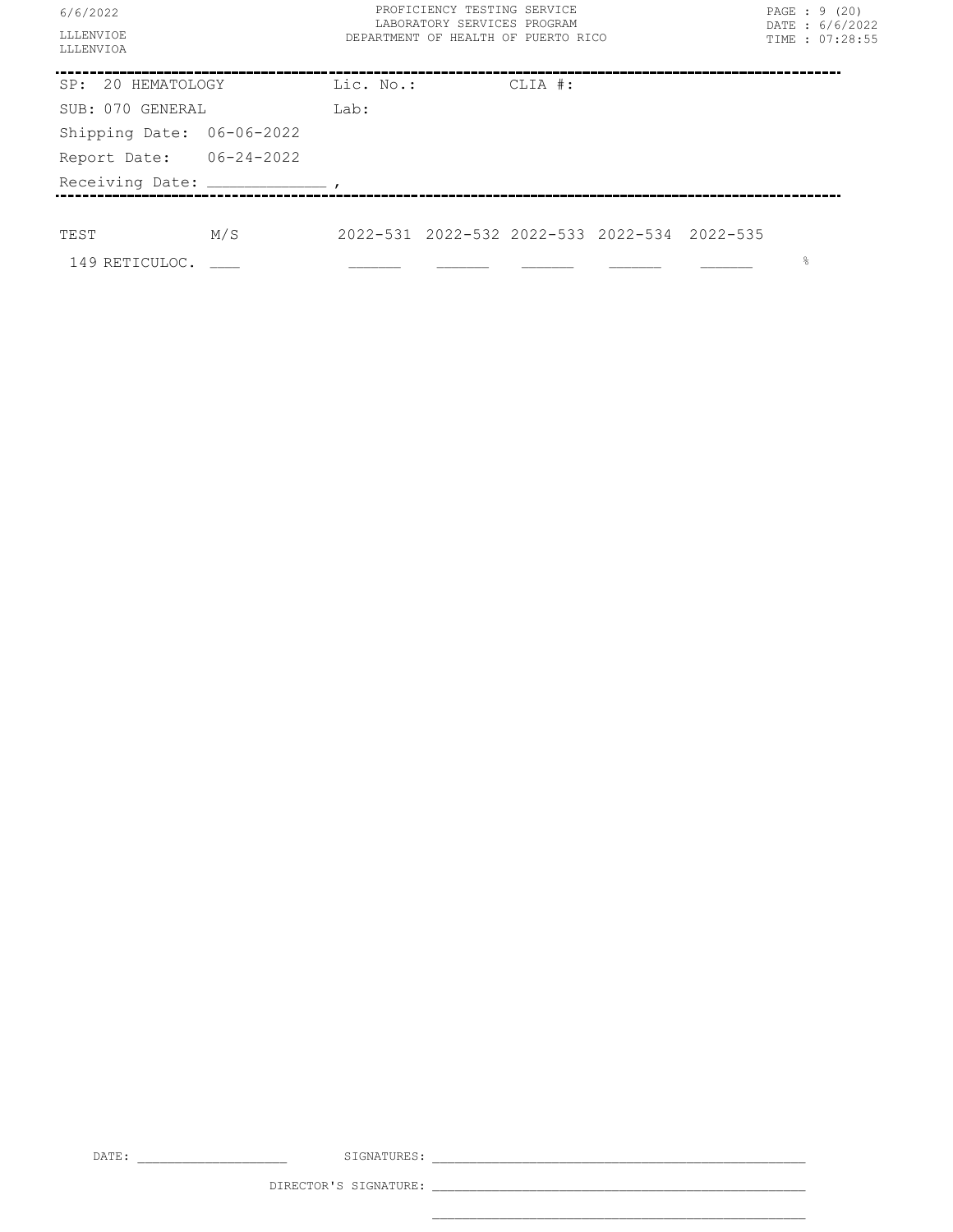| 6/6/2022                  | PROFICIENCY TESTING SERVICE<br>LABORATORY SERVICES PROGRAM | PAGE : 10 (20)<br>DATE: 6/6/2022 |
|---------------------------|------------------------------------------------------------|----------------------------------|
| LLLENVIOE<br>LLLENVIOA    | DEPARTMENT OF HEALTH OF PUERTO RICO                        | TIME : 07:28:55                  |
| SP: 20 HEMATOLOGY         | Lic. No.:<br>CLIA #:                                       |                                  |
| SUB: 070 GENERAL          | Lab:                                                       |                                  |
| Shipping Date: 06-06-2022 |                                                            |                                  |
| Report Date: 06-24-2022   |                                                            |                                  |
|                           |                                                            |                                  |
|                           |                                                            |                                  |
| M/S<br>TEST               | 2022-541 2022-542 2022-543 2022-544 2022-545               |                                  |
| 153 SED. RATE             |                                                            |                                  |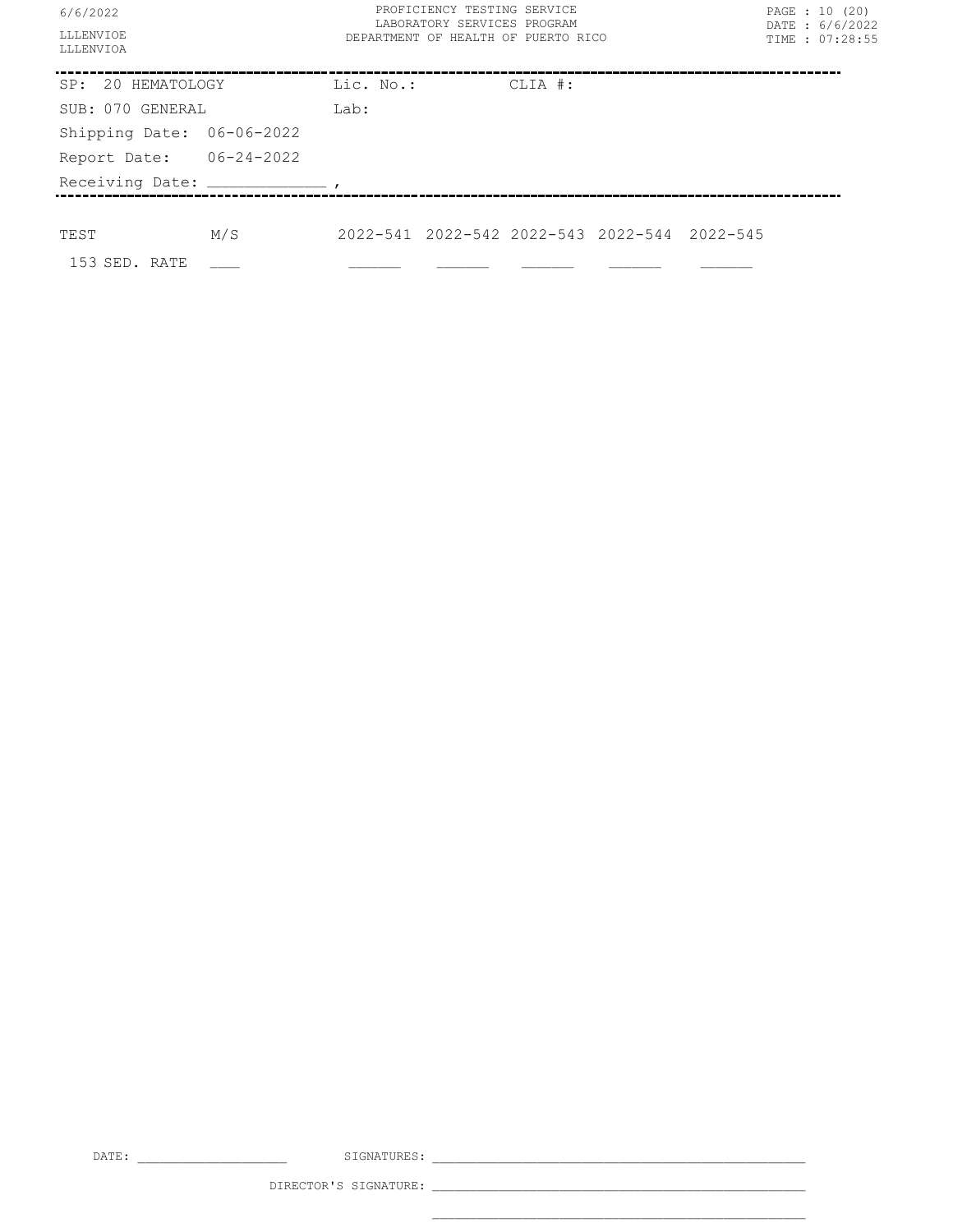| 6/6/2022<br><b>LLLENVTOE</b><br>LLLENVIOA | PROFICIENCY TESTING SERVICE<br>LABORATORY SERVICES PROGRAM<br>DEPARTMENT OF HEALTH OF PUERTO RICO |  | PAGE : 11 (20)<br>DATE: 6/6/2022<br>TIME : 07:28:55 |  |       |  |
|-------------------------------------------|---------------------------------------------------------------------------------------------------|--|-----------------------------------------------------|--|-------|--|
|                                           |                                                                                                   |  |                                                     |  |       |  |
| SP: 20 HEMATOLOGY Lic. No.: CLIA #:       |                                                                                                   |  |                                                     |  |       |  |
| SUB: 070 GENERAL                          | Lab:                                                                                              |  |                                                     |  |       |  |
| Shipping Date: 06-06-2022                 |                                                                                                   |  |                                                     |  |       |  |
| Report Date: 06-24-2022                   |                                                                                                   |  |                                                     |  |       |  |
|                                           |                                                                                                   |  |                                                     |  |       |  |
|                                           |                                                                                                   |  |                                                     |  |       |  |
| TEST                                      |                                                                                                   |  |                                                     |  |       |  |
| 080 FIBRINOGEN ____ ___                   |                                                                                                   |  |                                                     |  | MG/DL |  |
| 081 PTT                                   |                                                                                                   |  |                                                     |  | secs  |  |
| 082 PT                                    |                                                                                                   |  |                                                     |  |       |  |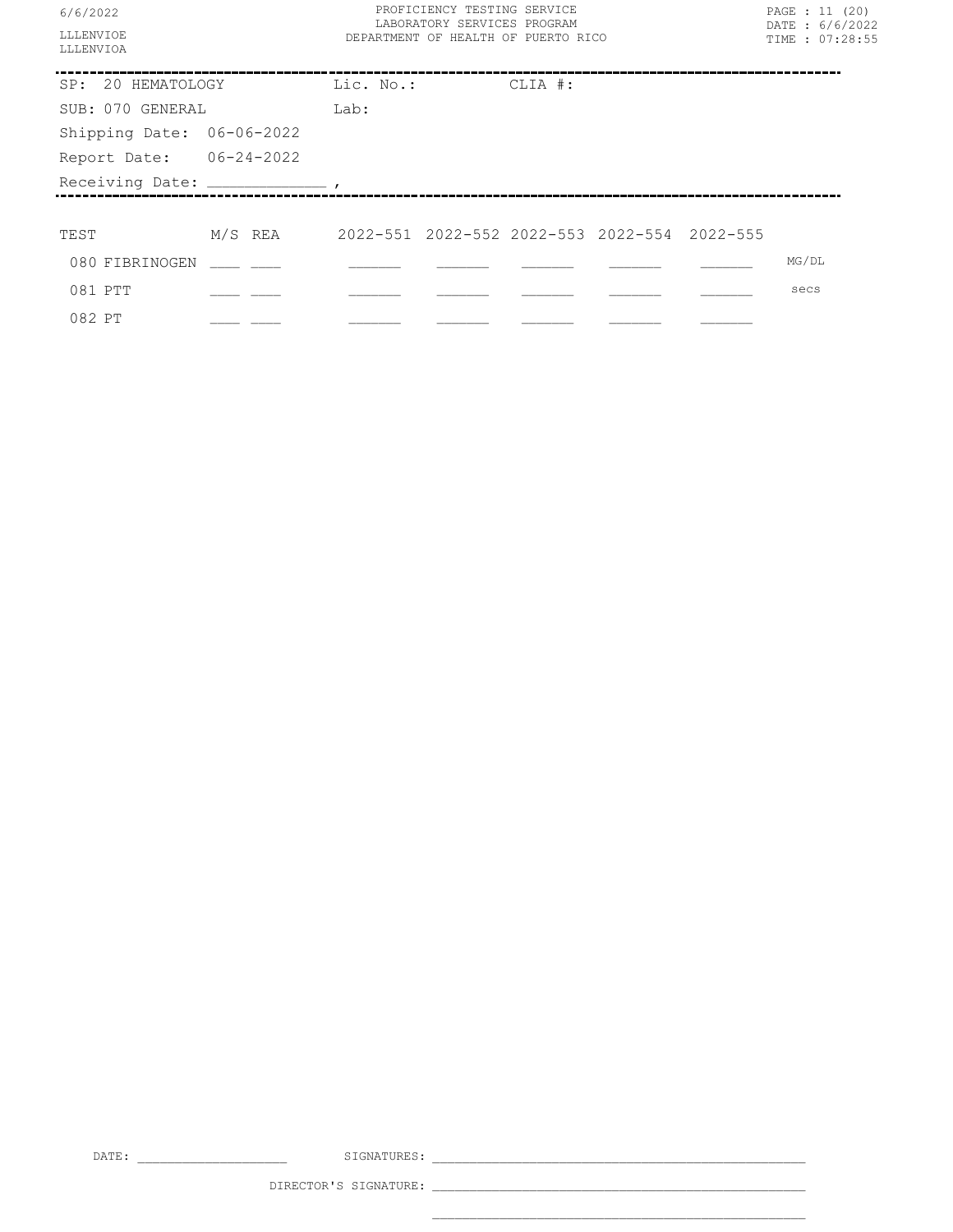| 6/6/2022                            |                                                         | PROFICIENCY TESTING SERVICE<br>LABORATORY SERVICES PROGRAM |  | PAGE : 12 (20)<br>DATE: 6/6/2022 |       |  |
|-------------------------------------|---------------------------------------------------------|------------------------------------------------------------|--|----------------------------------|-------|--|
| <b>LLLENVIOE</b><br>LLLENVIOA       |                                                         | DEPARTMENT OF HEALTH OF PUERTO RICO                        |  | TIME : 07:28:55                  |       |  |
| SP: 20 HEMATOLOGY Lic. No.: CLIA #: |                                                         |                                                            |  |                                  |       |  |
| SUB: 070 GENERAL                    |                                                         | Lab:                                                       |  |                                  |       |  |
| Shipping Date: 06-06-2022           |                                                         |                                                            |  |                                  |       |  |
| Report Date: 06-24-2022             |                                                         |                                                            |  |                                  |       |  |
|                                     |                                                         |                                                            |  |                                  |       |  |
| TEST                                | M/S REA    2022-556 2022-557 2022-558 2022-559 2022-560 |                                                            |  |                                  |       |  |
| 380 NR FIBRINO                      |                                                         |                                                            |  |                                  | MG/DL |  |
| 381 NR PTT                          |                                                         |                                                            |  |                                  | secs  |  |
| 382 Non Rou PT                      |                                                         |                                                            |  |                                  |       |  |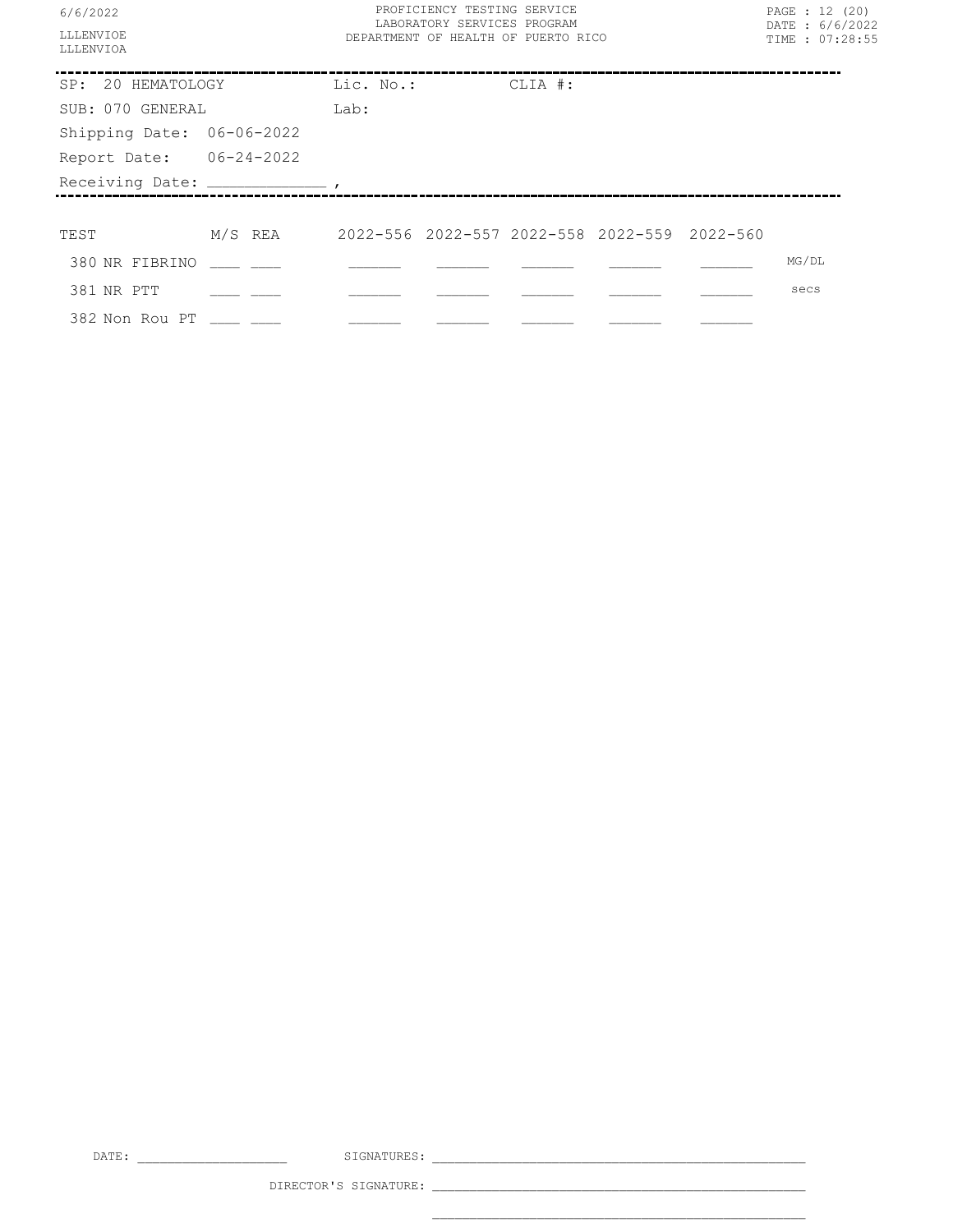| 6/6/2022<br><b>LLLENVIOR</b><br>LLLENVIOA |                                                    | PROFICIENCY TESTING SERVICE<br>LABORATORY SERVICES PROGRAM<br>DEPARTMENT OF HEALTH OF PUERTO RICO | PAGE : 13 (20)<br>DATE: 6/6/2022<br>TIME : 07:28:55 |  |             |
|-------------------------------------------|----------------------------------------------------|---------------------------------------------------------------------------------------------------|-----------------------------------------------------|--|-------------|
| SP: 20 HEMATOLOGY                         | Lic. No.: CLIA #:                                  |                                                                                                   |                                                     |  |             |
| SUB: 070 GENERAL                          |                                                    | Lab:                                                                                              |                                                     |  |             |
| Shipping Date: 06-06-2022                 |                                                    |                                                                                                   |                                                     |  |             |
| Report Date: 06-24-2022                   |                                                    |                                                                                                   |                                                     |  |             |
| Date:                                     |                                                    |                                                                                                   |                                                     |  |             |
| TEST                                      | PRO M/S  2022-526 2022-527 2022- 2022-529 2022-530 |                                                                                                   | 528                                                 |  |             |
| 556 NR RBC NEW                            |                                                    |                                                                                                   |                                                     |  | MILLION/UL  |
| 557 NR HCT-NEW                            |                                                    |                                                                                                   |                                                     |  | MILLION/UL  |
| 558 NR WBC                                |                                                    |                                                                                                   |                                                     |  | THOUSAND/UL |
| 560 NR HEMOGLO ____ ___                   |                                                    |                                                                                                   |                                                     |  | G/DL        |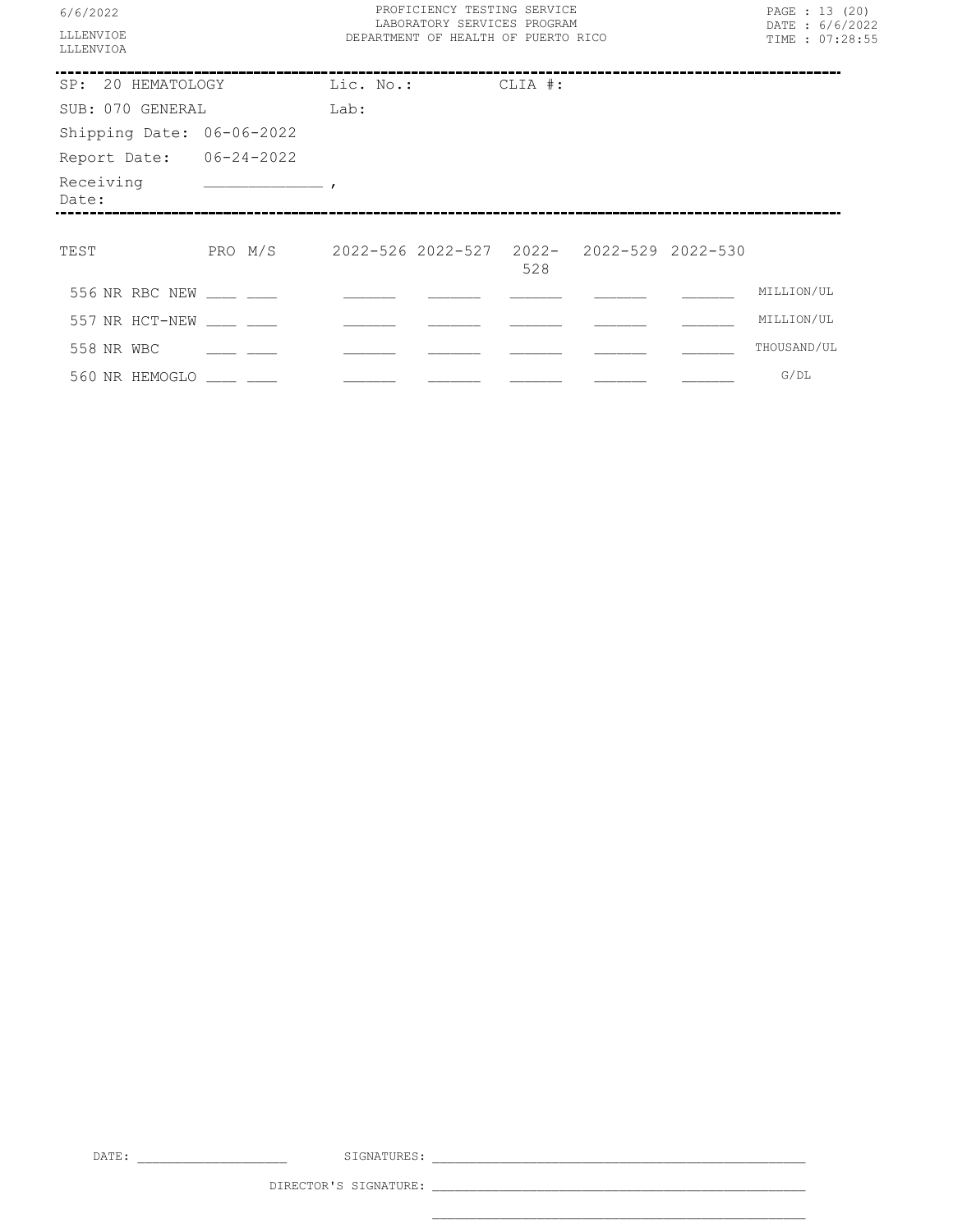| 6/6/2022<br>LLLENVIOE<br>LLLENVIOA |                                                   | PROFICIENCY TESTING SERVICE<br>LABORATORY SERVICES PROGRAM<br>DEPARTMENT OF HEALTH OF PUERTO RICO |  |         |  |  |             | PAGE : 14 (20)<br>DATE: 6/6/2022<br>TIME : 07:28:55 |
|------------------------------------|---------------------------------------------------|---------------------------------------------------------------------------------------------------|--|---------|--|--|-------------|-----------------------------------------------------|
| SP: 20 HEMATOLOGY                  |                                                   | Lic. No.:                                                                                         |  | CLIA #: |  |  |             |                                                     |
| SUB: 070 GENERAL                   |                                                   | Lab:                                                                                              |  |         |  |  |             |                                                     |
| Shipping Date: 06-06-2022          |                                                   |                                                                                                   |  |         |  |  |             |                                                     |
| Report Date: 06-24-2022            |                                                   |                                                                                                   |  |         |  |  |             |                                                     |
| Receiving<br>Date:                 |                                                   |                                                                                                   |  |         |  |  |             |                                                     |
|                                    |                                                   |                                                                                                   |  |         |  |  |             |                                                     |
| TEST                               | PRO M/S 2022-526 2022-527 2022- 2022-529 2022-530 |                                                                                                   |  | 528     |  |  |             |                                                     |
| 559 NR PLAT<br>NW                  |                                                   |                                                                                                   |  |         |  |  | THOUSAND/UL |                                                     |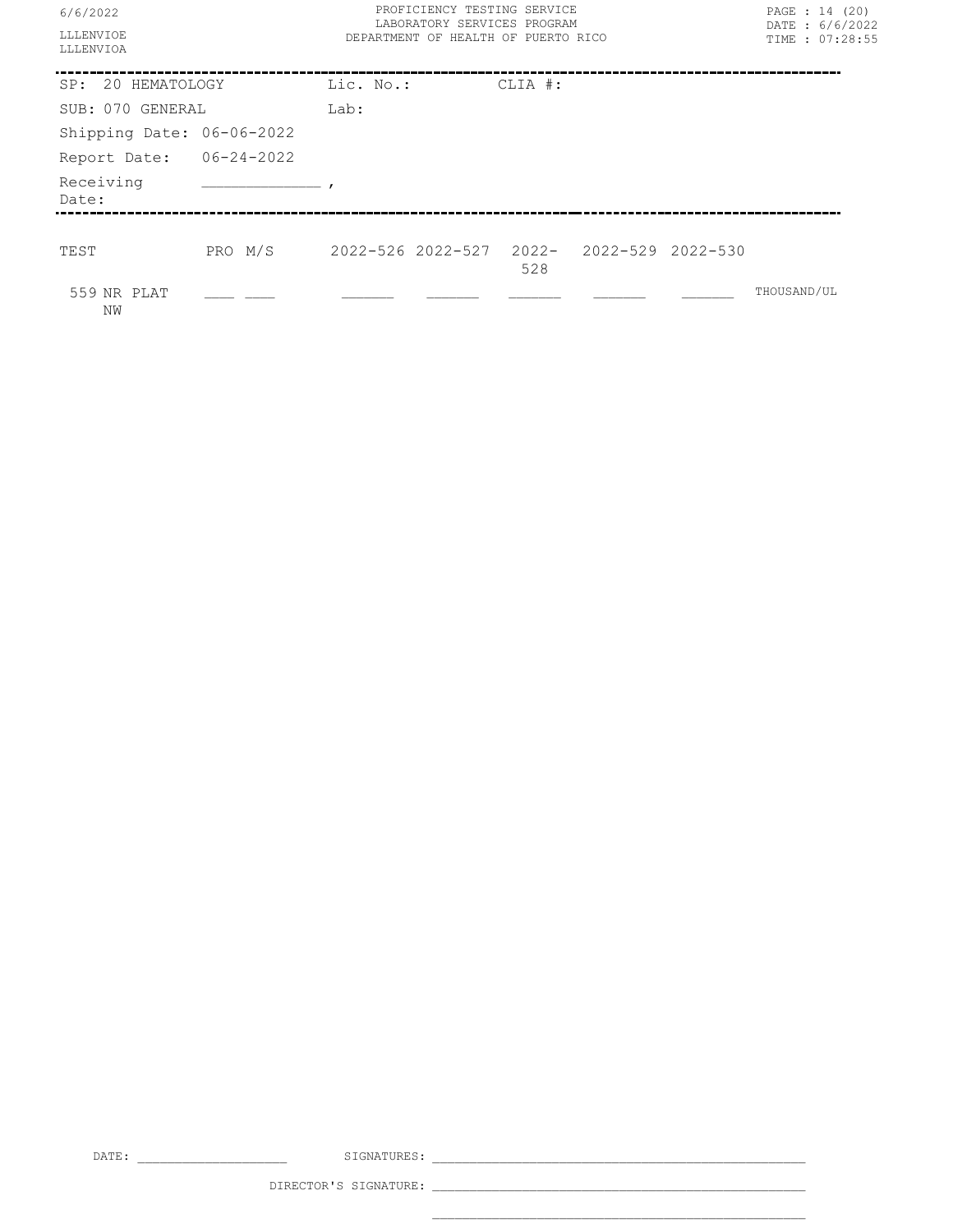| 6/6/2022<br><b>LLLENVTOE</b><br>LLLENVIOA | PROFICIENCY TESTING SERVICE<br>LABORATORY SERVICES PROGRAM<br>DEPARTMENT OF HEALTH OF PUERTO RICO |         | PAGE : 15 (20)<br>DATE: 6/6/2022<br>TIME : 07:28:55 |        |  |
|-------------------------------------------|---------------------------------------------------------------------------------------------------|---------|-----------------------------------------------------|--------|--|
| SP: 20 HEMATOLOGY Lic. No.:               |                                                                                                   | CLIA #: |                                                     |        |  |
| SUB: 075 BODY FLUID                       | Lab:                                                                                              |         |                                                     |        |  |
| Shipping Date: 06-06-2022                 |                                                                                                   |         |                                                     |        |  |
| Report Date: 06-24-2022                   |                                                                                                   |         |                                                     |        |  |
| Receiving Date: ____________________      |                                                                                                   |         |                                                     |        |  |
|                                           |                                                                                                   |         |                                                     |        |  |
| TEST                                      | 2022-561 2022-562 2022-563 2022-564 2022-565                                                      |         |                                                     |        |  |
| 159 BF RBC                                |                                                                                                   |         |                                                     | RBC/UL |  |
| 160 BF WBC                                |                                                                                                   |         |                                                     | WBC/UL |  |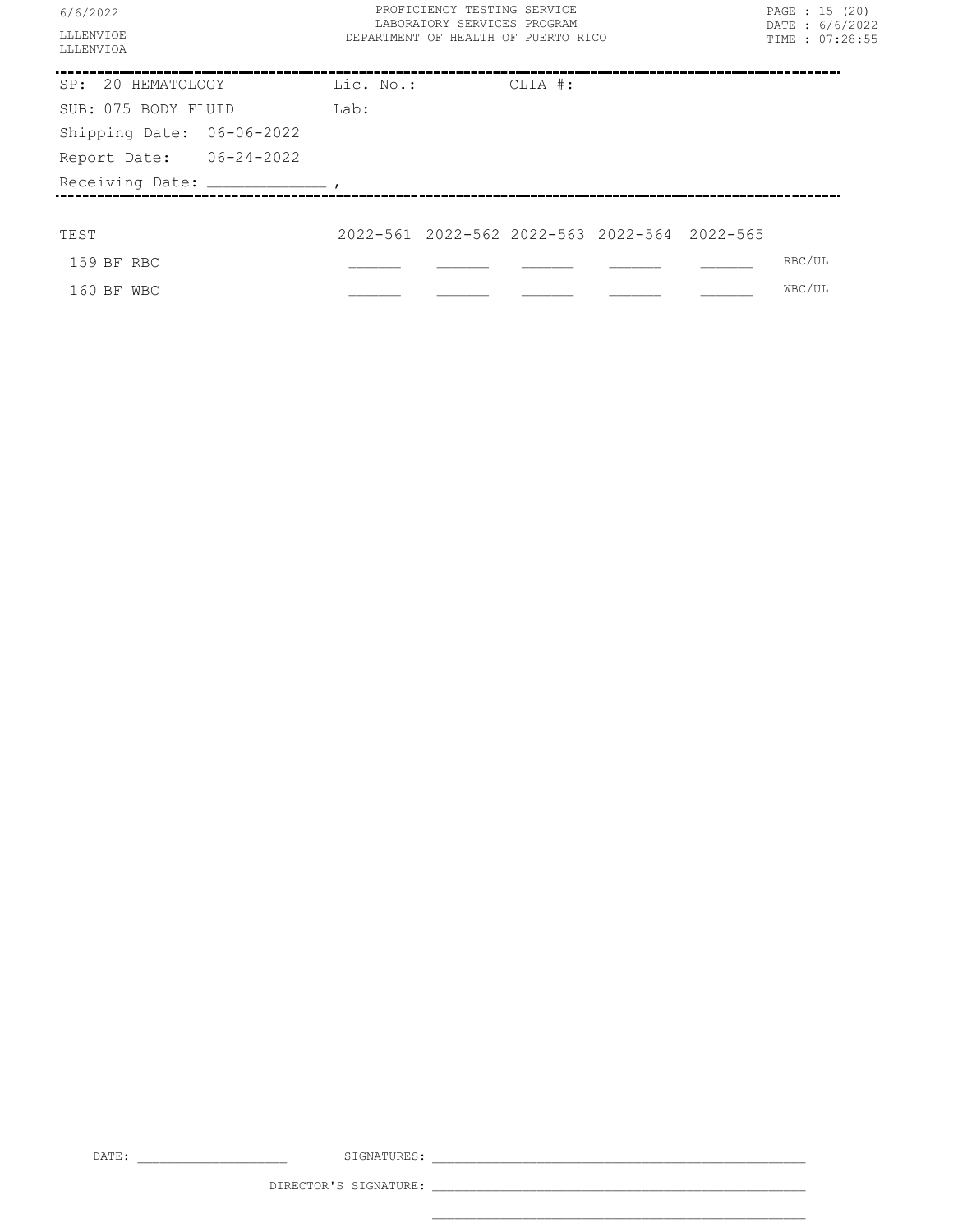| 6/6/2022<br>LLLENVIOE<br>LLLENVIOA | PROFICIENCY TESTING SERVICE<br>LABORATORY SERVICES PROGRAM<br>DEPARTMENT OF HEALTH OF PUERTO RICO | PAGE : 16 (20)<br>DATE: 6/6/2022<br>TIME : 07:28:55 |
|------------------------------------|---------------------------------------------------------------------------------------------------|-----------------------------------------------------|
| SP:<br>30 IMMUNOHEMATOLOGY         | Lic. No.:<br>CLIA $#$ :                                                                           |                                                     |
| 080 ABO-RH<br>SUB:                 | Lab:                                                                                              |                                                     |
| Shipping Date: 06-06-2022          |                                                                                                   |                                                     |
| $06 - 24 - 2022$<br>Report Date:   |                                                                                                   |                                                     |
| Receiving Date:                    |                                                                                                   |                                                     |

150 ABO GROUP AND RH (D) TYPE

BLOOD TYPING: Performed ABO grouping and Rh typing, in case of a negative Rh please performe Du. Centrifuge the sample to obtain plasma for the reverse grouping.

| SAMPLE No.   | DIRECT GROUP |             |                     | REVERSE<br>GROUP |                |             |                | TYPE<br>$\overline{\phantom{a}}$ | Rh             | CODE<br>RESULT |    |  |
|--------------|--------------|-------------|---------------------|------------------|----------------|-------------|----------------|----------------------------------|----------------|----------------|----|--|
|              | ANTI         | ANTI        | ANTI                | CEL              | CEL            | CEL         | CEL            | ANTI                             | Du             | ABO            | Rh |  |
|              | Α            | B           | AB                  | A1               | A2             | $\mathbf B$ | $\circ$        | $\mathbb{D}$                     | Du             |                |    |  |
| $2022 - 571$ | $^{+}$       | $^{+}$      | $^{+}$              | $+$              | $^{+}$         | $+$         | $^{+}$         | $^{+}$                           |                |                |    |  |
|              | $\mathbf 0$  | $\Omega$    | $\circ$             | $\mathbf 0$      | $\circ$        | $\circ$     | $\mathbf{0}$   | $\overline{0}$                   | $\mathbf{0}$   |                |    |  |
| $2022 - 572$ | $^{+}$       | $^{+}$      | $^{+}$              | $^{+}$           | $^{+}$         | $+$         | $^{+}$         | $^{+}$                           | $^{+}$         |                |    |  |
|              | $\mathbf 0$  | $\Omega$    | $\mathsf{O}\xspace$ | $\circ$          | $\mathsf{O}$   | $\circ$     | $\overline{0}$ | $\overline{0}$                   | $\mathbf{0}$   |                |    |  |
| $2022 - 573$ | $^{+}$       | $^{+}$      | $^{+}$              | $^{+}$           | $^{+}$         | $^{+}$      | $^{+}$         | $^{+}$                           | $^{+}$         |                |    |  |
|              | $\circ$      | $\circ$     | $\mathsf{O}\xspace$ | $\circ$          | $\circ$        | $\circ$     | $\mathbf{0}$   | $\overline{0}$                   | $\mathbf{0}$   |                |    |  |
| $2022 - 574$ | $^{+}$       | $^{+}$      | $^{+}$              | $^{+}$           | $^{+}$         | $^{+}$      | $^{+}$         | $^{+}$                           | $^{+}$         |                |    |  |
|              | $\mathbf 0$  | $\Omega$    | $\Omega$            | $\Omega$         | $\overline{0}$ | $\Omega$    | $\overline{0}$ | $\mathbf 0$                      | $\mathbf 0$    |                |    |  |
| $2022 - 575$ | $^{+}$       | $^{+}$      | $^{+}$              | $^{+}$           | $^{+}$         | $^{+}$      | $^{+}$         | $^{+}$                           | $^{+}$         |                |    |  |
|              | $\mathbb O$  | $\mathbf 0$ | $\mathbf{0}$        | $\mathbb O$      | $\circ$        | $\circ$     | $\mathbf{0}$   | $\mathsf{O}\xspace$              | $\overline{0}$ |                |    |  |

RESULTS CODE:

ABO: 01. A 02. A1 03. A2 04. B 05. AB 06. A1B 07. A2B 08. O 999. NOT P. Rh: 01. Rh+ 02. Rh+ Du variant 03. Rh- Du not performed 04 Rh- 999. NOT P.

DATE: \_\_\_\_\_\_\_\_\_\_\_\_\_\_\_\_\_\_\_\_ SIGNATURES: \_\_\_\_\_\_\_\_\_\_\_\_\_\_\_\_\_\_\_\_\_\_\_\_\_\_\_\_\_\_\_\_\_\_\_\_\_\_\_\_\_\_\_\_\_\_\_\_\_\_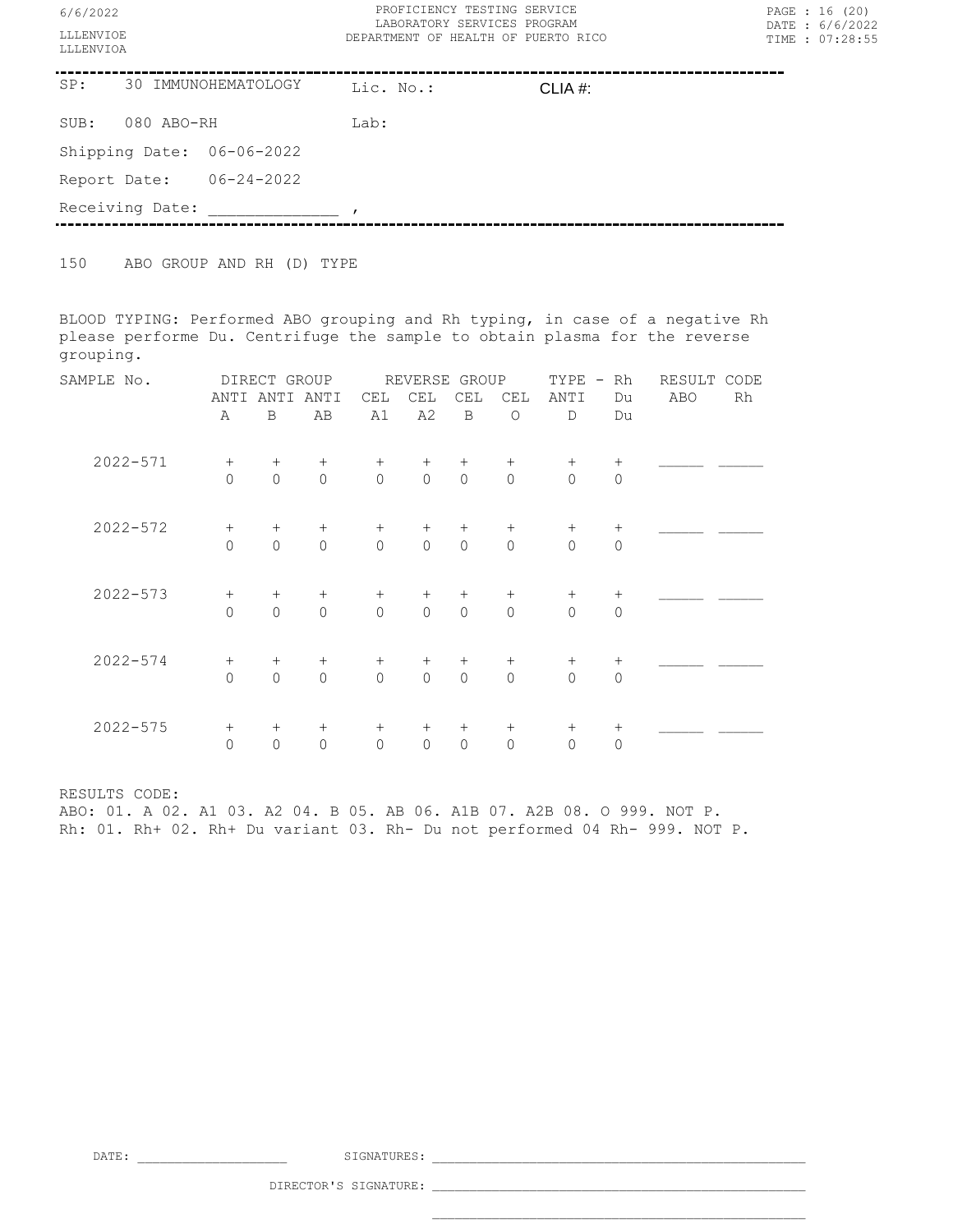| 6/6/2022<br>LLLENVIOE<br>LLLENVIOA                                           | PROFICIENCY TESTING SERVICE<br>LABORATORY SERVICES PROGRAM<br>DEPARTMENT OF HEALTH OF PUERTO RICO |      |               |                                                                                                                                                                                                                                      |  | PAGE : 17 (20)<br>DATE: 6/6/2022<br>TIME : 07:28:55 |  |  |
|------------------------------------------------------------------------------|---------------------------------------------------------------------------------------------------|------|---------------|--------------------------------------------------------------------------------------------------------------------------------------------------------------------------------------------------------------------------------------|--|-----------------------------------------------------|--|--|
| SP: 30 IMMUNOHEMATOLOGY                                                      | Lic. No.: CLIA #:                                                                                 |      |               |                                                                                                                                                                                                                                      |  |                                                     |  |  |
| SUB: 090 COOMBS                                                              |                                                                                                   | Lab: |               |                                                                                                                                                                                                                                      |  |                                                     |  |  |
| Shipping Date: 06-06-2022                                                    |                                                                                                   |      |               |                                                                                                                                                                                                                                      |  |                                                     |  |  |
| Report Date: 06-24-2022                                                      |                                                                                                   |      |               |                                                                                                                                                                                                                                      |  |                                                     |  |  |
| Receiving Date:                                                              |                                                                                                   |      | $\mathcal{L}$ |                                                                                                                                                                                                                                      |  |                                                     |  |  |
| 084 UNEXPECTED ANTIBODY DETECTION-IND.COOMBS                                 |                                                                                                   |      |               |                                                                                                                                                                                                                                      |  |                                                     |  |  |
| INDIRECT COOMBS: Please report in the appropiate site, using the strength of | reaction from $0 - 4 +$                                                                           |      |               |                                                                                                                                                                                                                                      |  |                                                     |  |  |
| SAMPLE No. TEMPERATURE SALINE ALBUMIN COOMBS OTHER RESULTS CODE              |                                                                                                   |      |               |                                                                                                                                                                                                                                      |  |                                                     |  |  |
|                                                                              | 2022-581 1.4 GRADE C                                                                              |      |               |                                                                                                                                                                                                                                      |  |                                                     |  |  |
|                                                                              | 2. 20 GRADE C                                                                                     |      |               |                                                                                                                                                                                                                                      |  |                                                     |  |  |
|                                                                              | 3. 37 GRADE C                                                                                     |      |               |                                                                                                                                                                                                                                      |  |                                                     |  |  |
| $2022 - 582$                                                                 | 1. 4 GRADE C                                                                                      |      |               |                                                                                                                                                                                                                                      |  |                                                     |  |  |
|                                                                              | 2. 20 GRADE C                                                                                     |      |               |                                                                                                                                                                                                                                      |  |                                                     |  |  |
|                                                                              | 3. 37 GRADE C                                                                                     |      |               |                                                                                                                                                                                                                                      |  |                                                     |  |  |
|                                                                              | 2022-583 1.4 GRADE C                                                                              |      |               |                                                                                                                                                                                                                                      |  |                                                     |  |  |
|                                                                              | 2. 20 GRADE C                                                                                     |      |               | <u> The Communication of the Communication of the Communication of the Communication of the Communication of the Communication of the Communication of the Communication of the Communication of the Communication of the Commun</u> |  |                                                     |  |  |
|                                                                              | 3. 37 GRADE C                                                                                     |      |               |                                                                                                                                                                                                                                      |  |                                                     |  |  |
| $2022 - 584$                                                                 | 1. 4 GRADE C                                                                                      |      |               |                                                                                                                                                                                                                                      |  |                                                     |  |  |
|                                                                              | 2. 20 GRADE C                                                                                     |      |               |                                                                                                                                                                                                                                      |  |                                                     |  |  |
|                                                                              | 3. 37 GRADE C                                                                                     |      |               |                                                                                                                                                                                                                                      |  |                                                     |  |  |
|                                                                              | 2022-585 1.4 GRADE C                                                                              |      |               |                                                                                                                                                                                                                                      |  |                                                     |  |  |
|                                                                              | 2. 20 GRADE C                                                                                     |      |               |                                                                                                                                                                                                                                      |  |                                                     |  |  |
|                                                                              | 3. 37 GRADE C                                                                                     |      |               |                                                                                                                                                                                                                                      |  |                                                     |  |  |
|                                                                              |                                                                                                   |      |               |                                                                                                                                                                                                                                      |  |                                                     |  |  |
| B - RESULTS CODE: 01 - NEGATIVE 02 - POSITIVE                                |                                                                                                   |      |               |                                                                                                                                                                                                                                      |  |                                                     |  |  |
| C - PLEASE SPECIFY REAGENTS USED:                                            |                                                                                                   |      |               |                                                                                                                                                                                                                                      |  |                                                     |  |  |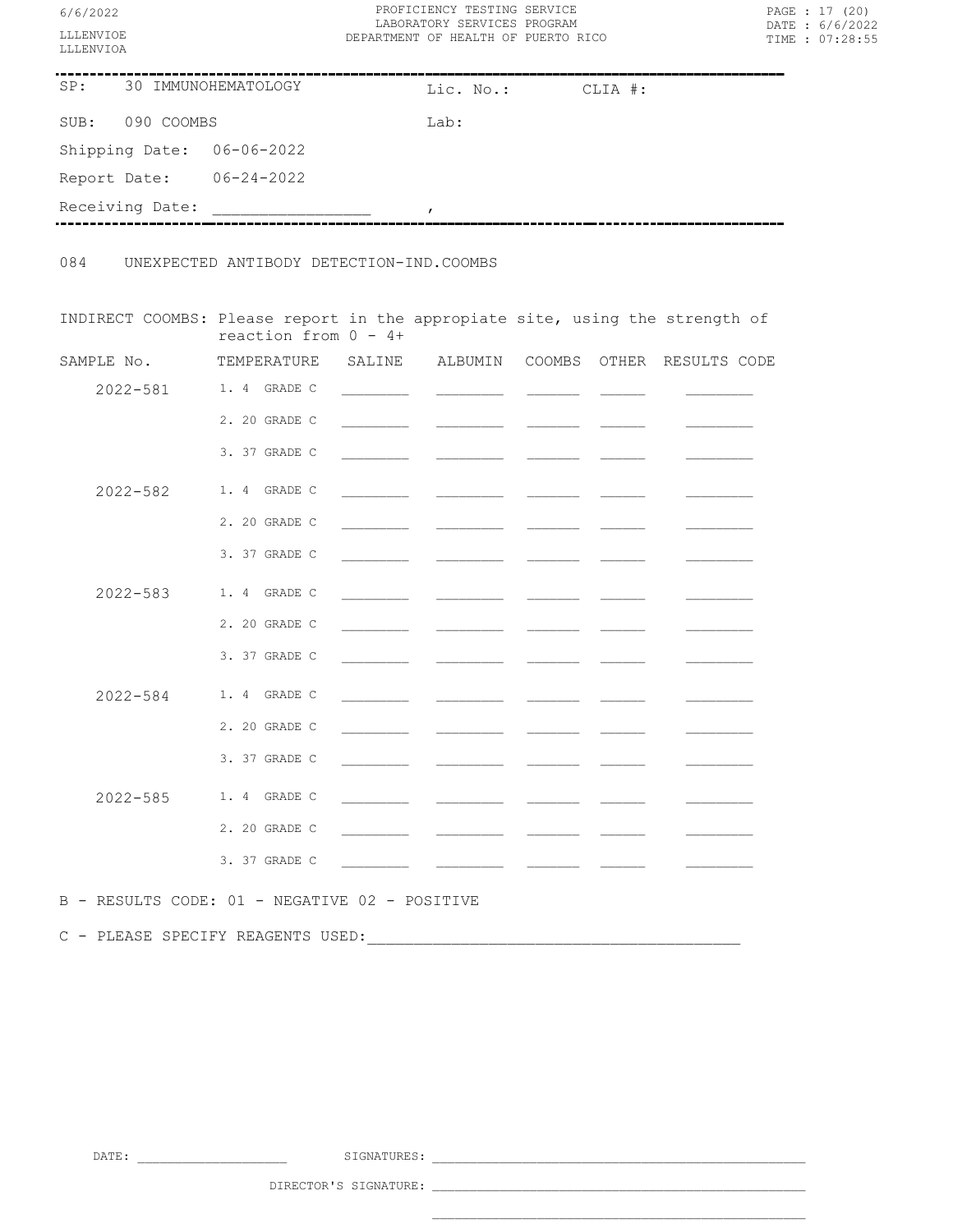| 6/6/2022<br>LLLENVIOE<br>LLLENVIOA |            |                              | PROFICIENCY TESTING SERVICE<br>LABORATORY SERVICES PROGRAM<br>DEPARTMENT OF HEALTH OF PUERTO RICO |  | PAGE : 18 (20)<br>DATE: 6/6/2022<br>TIME : 07:28:55 |
|------------------------------------|------------|------------------------------|---------------------------------------------------------------------------------------------------|--|-----------------------------------------------------|
| 30 IMMUNOHEMATOLOGY<br>SP:         |            | Lic. No.:                    | CLIA #:                                                                                           |  |                                                     |
| SUB:                               | 090 COOMBS |                              | Lab:                                                                                              |  |                                                     |
|                                    |            | Shipping Date: 06-06-2022    |                                                                                                   |  |                                                     |
| Report Date:                       |            | $06 - 24 - 2022$             |                                                                                                   |  |                                                     |
| Receiving Date:                    |            |                              |                                                                                                   |  |                                                     |
| 179                                |            | DIRECT ANTIGLOBULIN (COOMBS) |                                                                                                   |  |                                                     |

SAMPLE No. RESULTCODE 2022-291 \_\_\_\_\_\_\_\_\_\_\_\_\_\_\_\_\_\_\_\_\_\_\_\_\_\_\_\_\_\_\_ 2022-292 \_\_\_\_\_\_\_\_\_\_\_\_\_\_\_\_\_\_\_\_\_\_\_\_\_\_\_\_\_\_\_ 2022-293 \_\_\_\_\_\_\_\_\_\_\_\_\_\_\_\_\_\_\_\_\_\_\_\_\_\_\_\_\_\_\_ 2022-294 \_\_\_\_\_\_\_\_\_\_\_\_\_\_\_\_\_\_\_\_\_\_\_\_\_\_\_\_\_\_\_ 2022-295 \_\_\_\_\_\_\_\_\_\_\_\_\_\_\_\_\_\_\_\_\_\_\_\_\_\_\_\_\_\_\_

DATE: \_\_\_\_\_\_\_\_\_\_\_\_\_\_\_\_\_\_\_\_ SIGNATURES: \_\_\_\_\_\_\_\_\_\_\_\_\_\_\_\_\_\_\_\_\_\_\_\_\_\_\_\_\_\_\_\_\_\_\_\_\_\_\_\_\_\_\_\_\_\_\_\_\_\_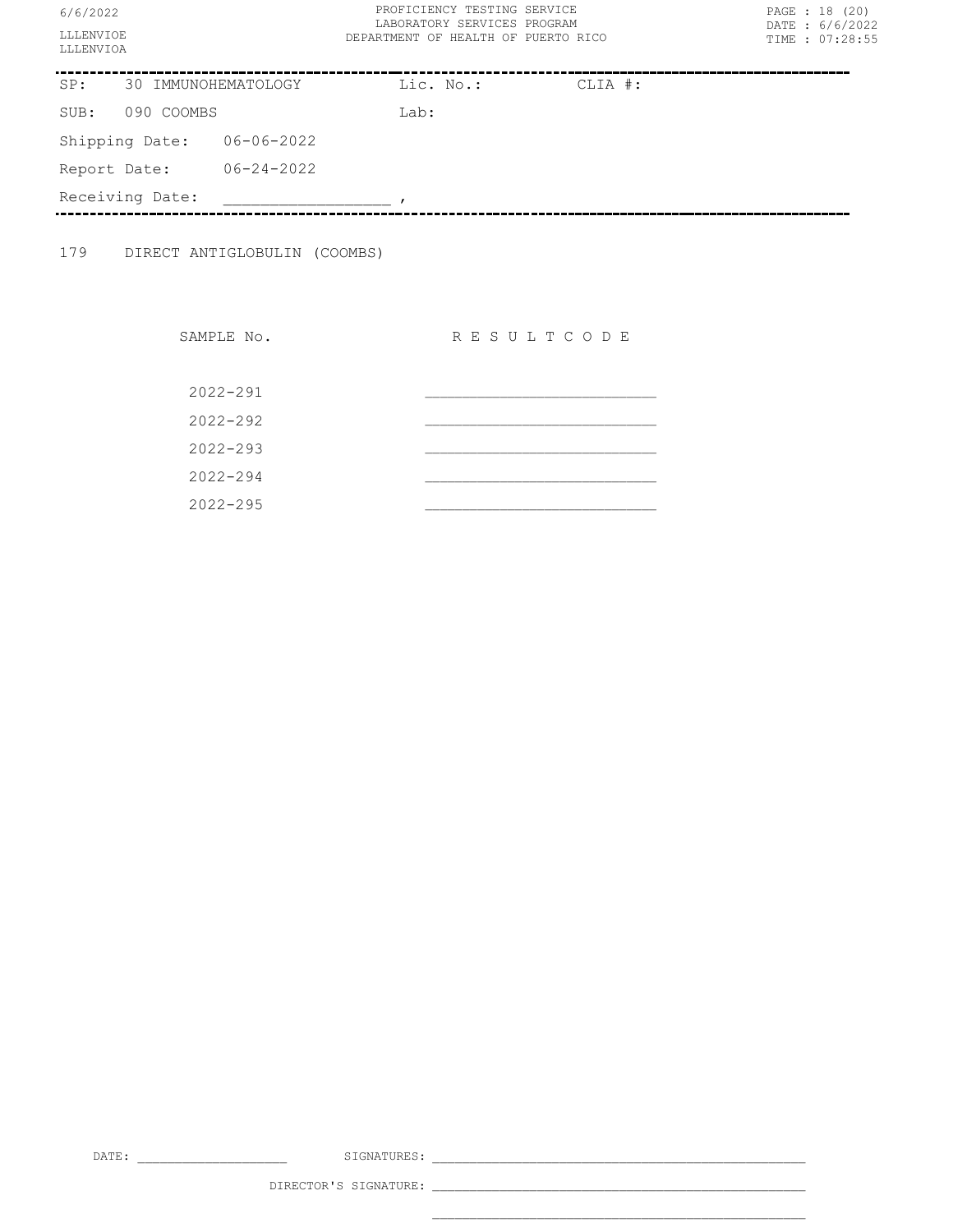| PROFICIENCY TESTING SERVICE<br>6/6/2022<br>LABORATORY SERVICES PROGRAM<br>LLLENVIOE<br>DEPARTMENT OF HEALTH OF PUERTO RICO<br>LLLENVIOA                                 |                  |               |                                    |  | PAGE : 19 (20)<br>DATE: 6/6/2022<br>TIME : 07:28:55 |                                                                   |  |
|-------------------------------------------------------------------------------------------------------------------------------------------------------------------------|------------------|---------------|------------------------------------|--|-----------------------------------------------------|-------------------------------------------------------------------|--|
| SP: 30 IMMUNOHEMATOLOGY                                                                                                                                                 |                  |               | Lic. No.:                          |  | CLIA #:                                             |                                                                   |  |
| SUB: 100 COMPATIBILITY TESTING                                                                                                                                          |                  |               | Lab:                               |  |                                                     |                                                                   |  |
| Shipping Date: 06-06-2022                                                                                                                                               |                  |               |                                    |  |                                                     |                                                                   |  |
| Report Date:                                                                                                                                                            | $06 - 24 - 2022$ |               |                                    |  |                                                     |                                                                   |  |
| Receiving Date:                                                                                                                                                         |                  |               | $\overline{\phantom{a}}$           |  |                                                     |                                                                   |  |
| 085<br>COMPATIBILITY TESTING                                                                                                                                            |                  |               |                                    |  |                                                     |                                                                   |  |
| Please performed antibodies screening, auto control and Mayor Side<br>Cross-matching. If your lab. performes antibodies indentification, pelase<br>identify it or them. |                  |               |                                    |  |                                                     |                                                                   |  |
| CROSSMATCHING<br>(Major side)                                                                                                                                           |                  | 20-25C 20-25C | 37C                                |  |                                                     | SALINE ALBUMIN ALBUMIN COOMBS OTHER INTERPRETATION<br>Result Code |  |
| CROSSMATCHING # 2022-591<br>PATIENT PLASMA<br>A-DONOR CELLS                                                                                                             |                  |               |                                    |  |                                                     |                                                                   |  |
| CROSSMATCHING # 2022-592<br>PATIENT PLASMA<br>A-DONOR CELLS                                                                                                             |                  |               |                                    |  |                                                     |                                                                   |  |
| CROSSMATCHING #<br>2022-593<br>PATIENT PLASMA<br>A-DONOR CELLS                                                                                                          |                  |               |                                    |  |                                                     |                                                                   |  |
| CROSSMATCHING # 2022-594<br>PATIENT PLASMA<br>A-DONOR CELLS                                                                                                             |                  |               |                                    |  |                                                     |                                                                   |  |
| CROSSMATCHING $#$ 2022-595 $-$<br>PATIENT PLASMA<br>A-DONOR CELLS                                                                                                       |                  |               |                                    |  |                                                     |                                                                   |  |
| 01 - COMPATIBLE 02 - INCOMPATIBLE 99 - TEST NOT PERFORMED                                                                                                               |                  |               | CROSSMATCHING INTERPRETATION CODE: |  |                                                     |                                                                   |  |
| DATE:                                                                                                                                                                   |                  | SIGNATURES:   |                                    |  |                                                     |                                                                   |  |